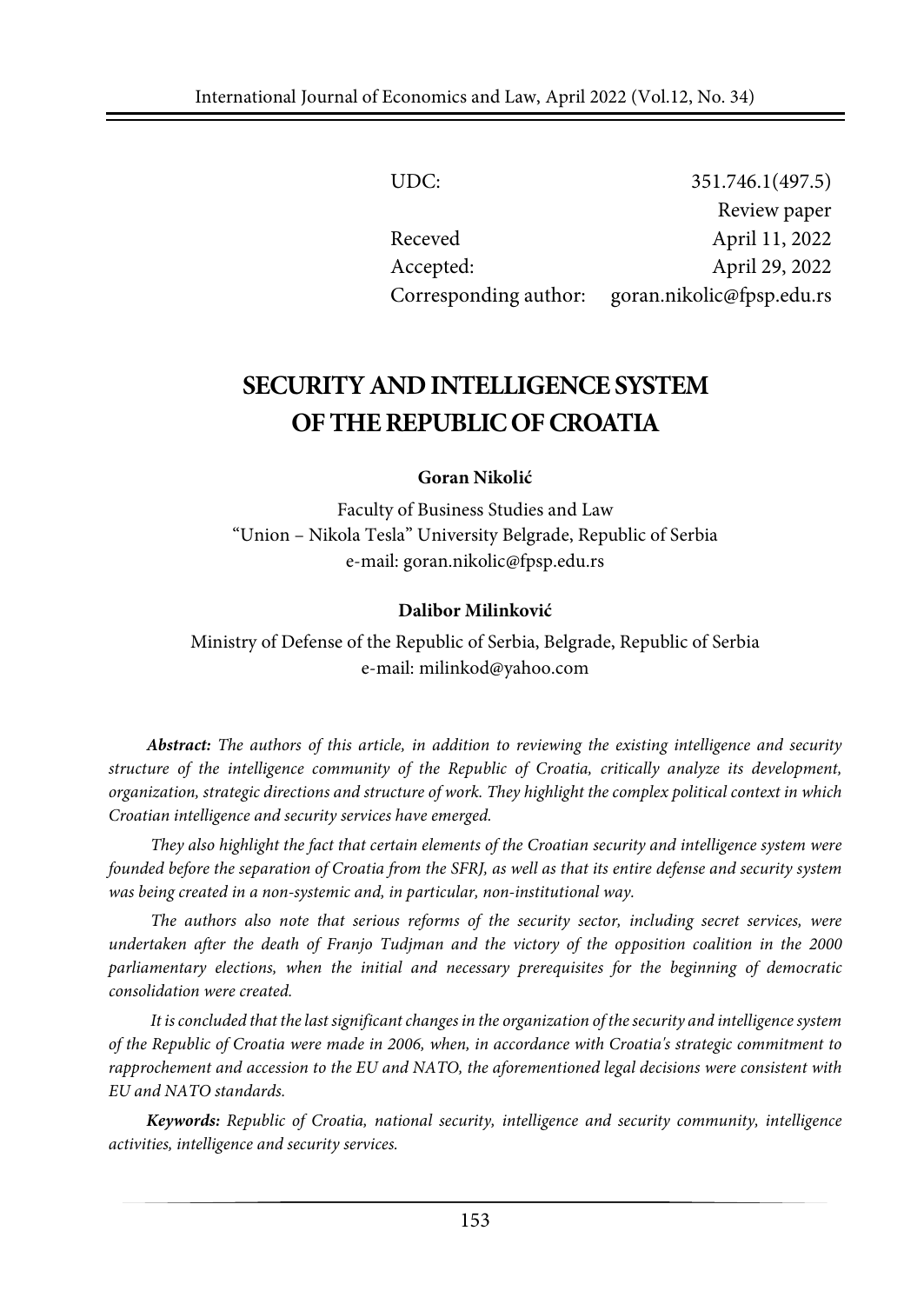#### **INTRODUCTION**

The Republic of Croatia is a unitary state, and its political structure is a combination of a presidential system and parliamentary democracy. The capital is Zagreb. Its population is 4,188,853 people, and its area is 56,594 km2, and the area of the coastal sea is 31,067 km.

We can trace the statehood of Croatia from the collapse of the puppet "Independent" State of Croatia" to the end of World War II, when, in accordance with the decisions of the second session Anti-Fascist Council for the National Liberation of Yugoslavia (Antifašističko vijeće narodnog oslobođenja Jugoslavije- AVNOJ ) in Jajce, the People's Republic of Croatia was created as one of the constitutional republics of the Federal People's Republic of Yugoslavia (Federalna Narodna Republika Jugoslavija- FNRJ). It gained independence from the Socialist Federal Republic of Yugoslavia (Socijalistička Federativna Rebulika Jugoslavija- SFRJ). However, in the mentioned republic therewere constant aspirations towards independence, which had a kind of overture in the "Croatian Spring" of 1970-71. At the time of the declaration of independence, on June 25, 1991, a large number of citizens of Republic of Serbian origin lived on the territory of Croatia. Croatia did not have effective power over one part of the territory, so the Republic of Serbian population declared an autonomous region of the Republic of Republic of Serbian Krajina. Four years of armed conflict and military-police actions followed, first "Flash" (Bljesak) (May 1, 1995-May 3, 1995) and then "Storm" (Oluja) (August 4, 1995-August 7, 1995) with the aim of establishing sovereignty by military force. The Serb population, which was the majority in the Krajina area at the time, was expelled from these areas in these actions.<sup>[1](#page-1-0)</sup>

Today, Croatia is a member of several international organizations, including the EU and NATO.

The political context in which Croatian intelligence and security services emerged was complex. It is important to point out that certain elements of the current security and intelligence system of the Republic of Croatia were founded before the secession of the Croatia from the SFRY, that is to say, before its international recognition and admission to the UN in 1992. The preconditions for the creation of this system arose

<span id="page-1-0"></span><sup>1</sup> Videti šire: Milošević, M., Srećković, Z. (2010). Bezbednosne službe sveta, Vojnoizdavački zavod, Beograd, стр- 308-309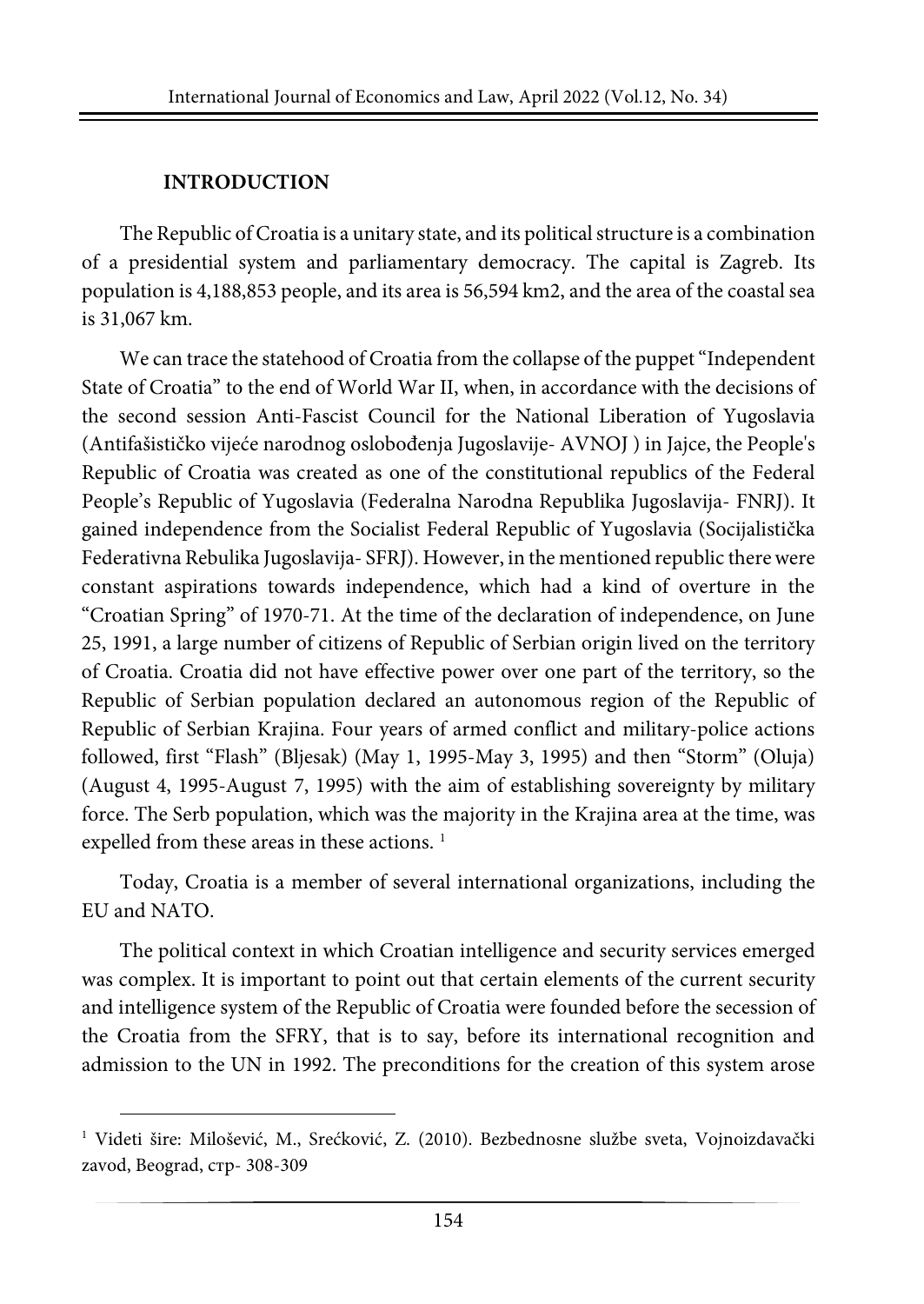with the adoption of the Law on Internal Affairs in 1989.<sup>[2](#page-2-0)</sup> The creation of the security and intelligence system of the Republic of Croatia continued with the adoption of the new constitution, amendments to the existing ones and the adoption of new laws in 1990 and 1991.[3](#page-2-1) By the mentioned legal acts, the State Security Service of the Socialist Republic of Croatia was reorganized into the Service for the Protection of the Constitutional Order (SZUP).

Such cases were facilitated by the creation of a number of parastatal security and intelligence organizations. Some parties have organized their own intelligence activities. Thus, the Croatian Democratic Community (HDZ), through party activists on the ground, collected data that was transmitted to the party leadership. The quality and reliability of the data collected and processed in this way were low. The data were unverified, and because of the amateur manner, they were mostly sensational in nature and were aimed at the political disqualification of dissidents. In that period, a part of the members of the so-called political emigrants returned from abroad and joined the security services, although they did not have any professional qualifications.

The central problem in the creation of the Croatian secret services stemmed from the fact that its entire defense and security system was created unsystematically, and in part non-institutionally.

There was only a Civil Security Service, while there was no military security service, as well as a civilian and military intelligence component. Immediately after the "democratic changes" in 2000, actual reform steps have been taken, albeit on a rather limited scale. The decision of the new Government in 2000, National Security Commission was established.[4](#page-2-2) However, the beginning of a complete reform of the Croatian security and intelligence system was marked by the simultaneous adoption of

<span id="page-2-0"></span><sup>2</sup> Milan Milošević, Reforme bezbednosno-obaveštajnog sistema Republike Hrvatske, Vojno delo, vol.54, br.2-3, Beograd, str.93.

<span id="page-2-1"></span><sup>3</sup> Videti: Zakon o unutarnjim poslovima (Narodne novine br.55/89), Zakon o dopunama Zakona o unutarnjim poslovima (Narodne novine br.18/90), Zakon o izmenama Zakona o unutarnjim poslovima (Narodne novine br.47/90), Zakon o preuzimanju saveznih zakona iz oblasti unutarnjih poslova koji se u Hrvatskoj primenjuju kao republički propisi (Narodne novine br.53/91).

<span id="page-2-2"></span><sup>4</sup> Osnovano je Odlukom Vlade R.Hrvatske, a donošenjem Zakona o sigurnosnim službama njegove poslove preuzeo je Ured Vijeća za nacionalnu sigurnosti. Videti: Član 96. Zakona o sigurnosnim službama Republike Hrvatske, Narodne novine, br.32, Zagreb, 28.03.2002.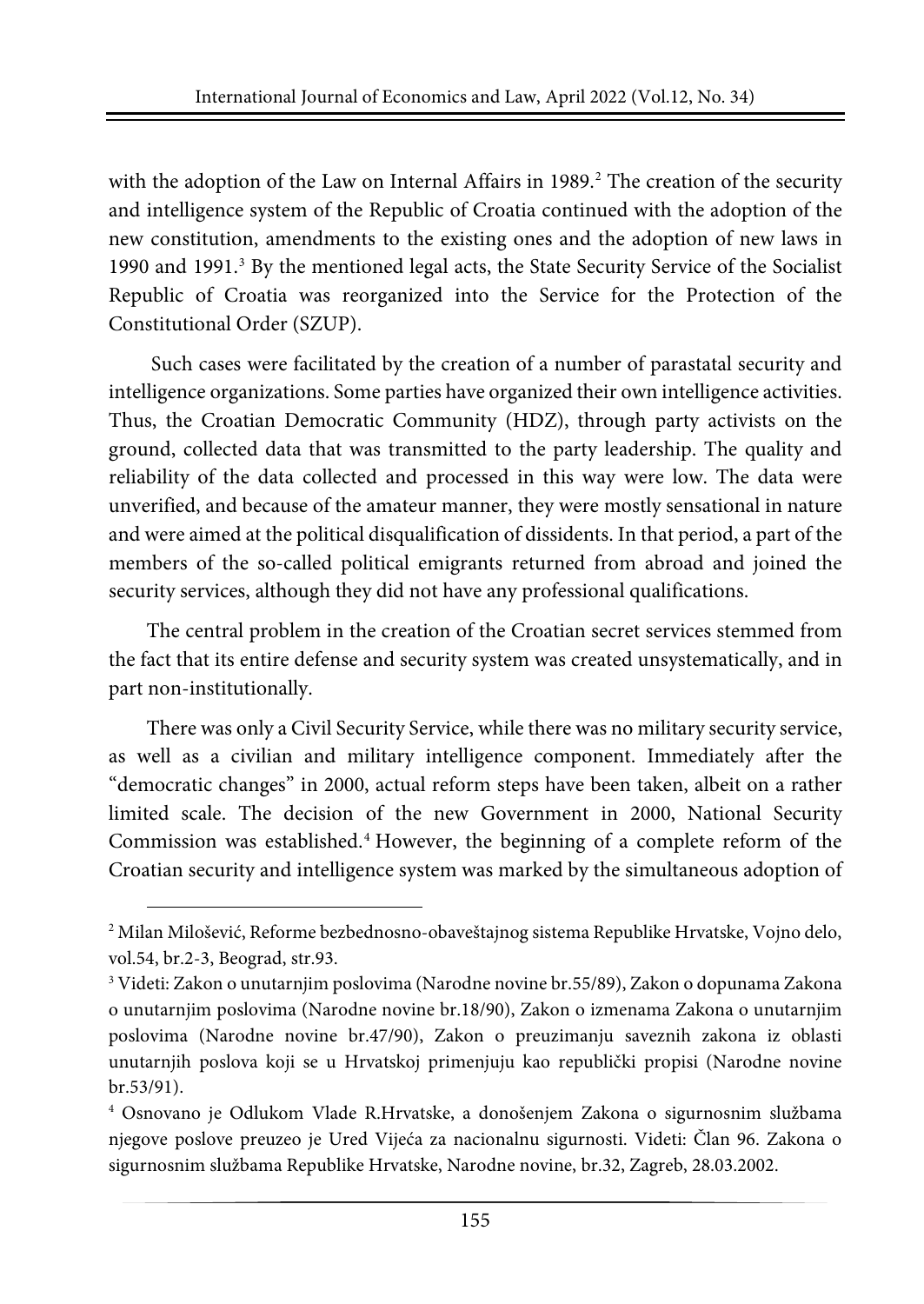the National Security Strategy of the Republic of Croatia and the Law on the Security Services of the Republic of Croatia.

The last significant changes in the organization of the security and intelligence system of the Republic of Croatia were carried out in 2006, with the adoption of the Law on the security and intelligence system. According to this law, the security and intelligence system of the Republic of Croatia consists of the following institutions and agencies:

- National Security Council (Vijeće za nacionalnu sigurnost);
- Office of the National Security Council (Ured Vijeća za nacionalnu sigurnost-UVNS);
- Council for the Coordination of Security and Intelligence Services (Savjet za koordinaciju sigurnosno-obavještajnih agencija);
- Information Systems Security Bureau (Zavod za sigurnost informacijskih sustava-ZSIS);
- The Operational-Technical Centre for Telecommunications Surveillance (Operativno-tehnički centar za nadzor telekomunikacija -OTC);
- The Security and Intelligence Service (Sigurnosno-obavještajna agencija SOA); and
- Military Security and Intelligence Agency (Vojna sigurnosnoobaavještaajna agencija -VSOA).

# **1. MECHANISMS OF POLITICAL AND PROFESSIONAL CONTROL AND SUPERVISION**

The Head of State is the President of the Republic, and he is elected in general elections every fifth year. In addition to representative functions, the President of the Republic has certain powers in the field of defense and security, and his competence includes appointing a prime minister-designate.

The internal and foreign policy of the country is carried out by the Government, whose members are proposed by the mandate and elected by the Parliament.

Legislative power is exercised by unicameral parliament - Sabor, whose members representatives, are elected in general elections according to the proportional system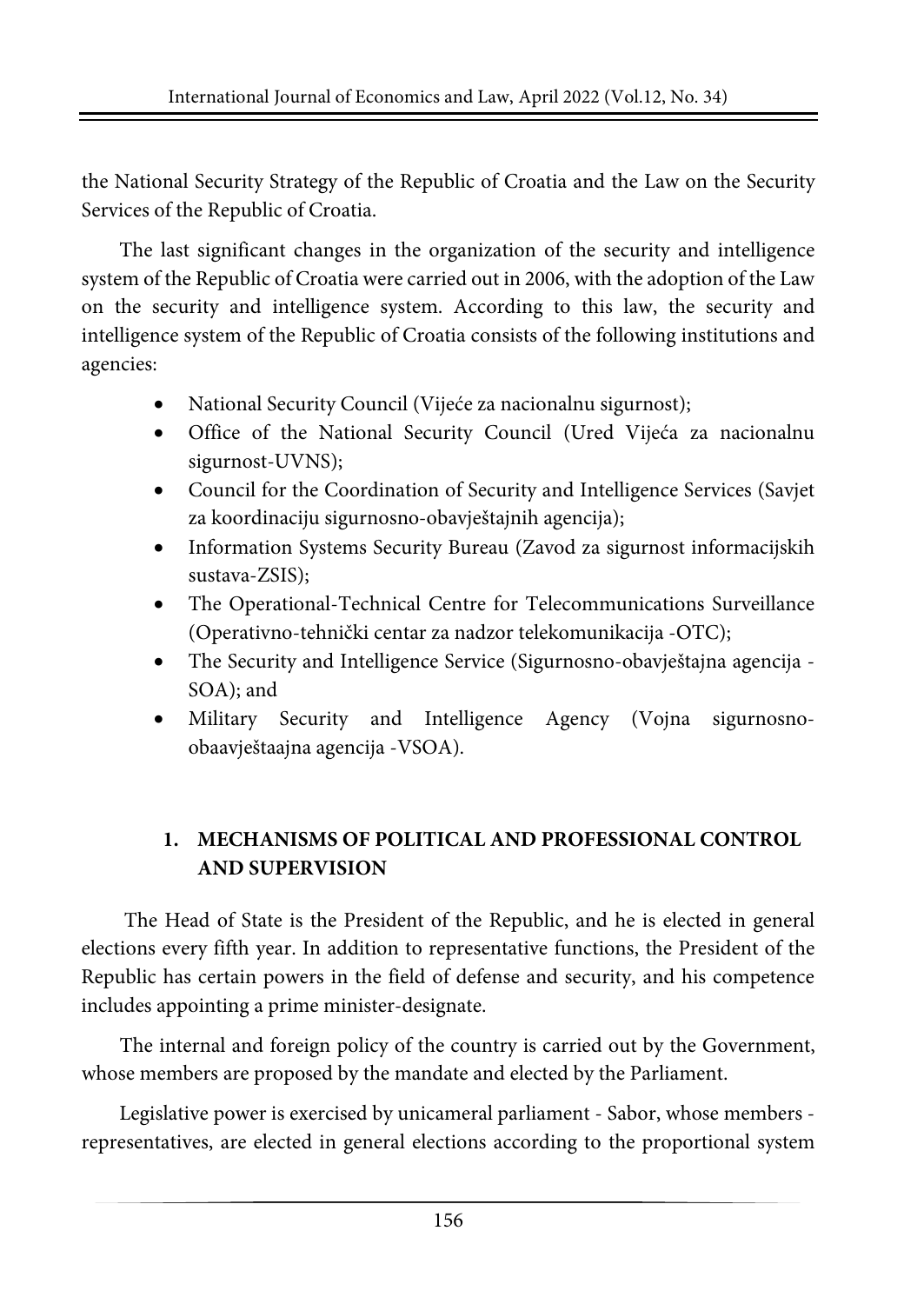every four years. The implementation of legislative control over the secret services was entrusted to the Croatian Parliament through the mediation of its Committee on Internal Policy and National Security, and civilian control over the work of these institutions was entrusted to the Security Services Oversight Council.<sup>[5](#page-4-0)</sup>

According to the current law on the security and intelligence system, the management of the intelligence and security system is carried out by the President of the Republic and the President of the Government. The collective body for managing the work of these agencies is the National Security Council. The Office of the National Security Council is responsible for the operational coordination of the work of these services.

### **1.2 National Security Council (Vijeće za nacionalnu sigurnost)**

The National Security Council is responsible for: consideration and assessment of intelligence and security risks and threats, it considers issues within the scope of security and intelligence agencies, aswell as ways of achieving cooperation between the President of the Republic and the Government in directing the work of security services and approving cooperation with security services of other countries; establishes annual guidelines for the work of security and intelligence agencies and other decisions by which the President of the Republic and the Government direct the work of the services and other bodies of the security and intelligence system; establishes measures taken by the President of the Republic and the Government with respect to the results of the control of security and intelligence agencies and other bodies of the security and intelligence system; establishes the offer of funds for the work of the security services and other parts of the security and intelligence system that should be implemented in the State Budget; and considers other issues related to the work and management of agencies and institutions of the security and intelligence system. <sup>[6](#page-4-1)</sup>

The members of the National Security Council are: the President of the Republic, the President of the Government, the Member of the Government responsible for

<span id="page-4-0"></span><sup>5</sup> Osnovano je Odlukom Vlade R.Hrvatske, a donošenjem Zakona o sigurnosnim službama njegove poslove preuzeo je Ured Vijeća za nacionalnu sigurnosti. Videti: Član 96. Zakona o sigurnosnim službama Republike Hrvatske, Narodne novine, br.32, Zagreb, 28.03.2002.

<span id="page-4-1"></span><sup>6</sup> Videti u: Zakon o sigurnosno-obavještajnom sustavu R.Hrvatske, član. 3.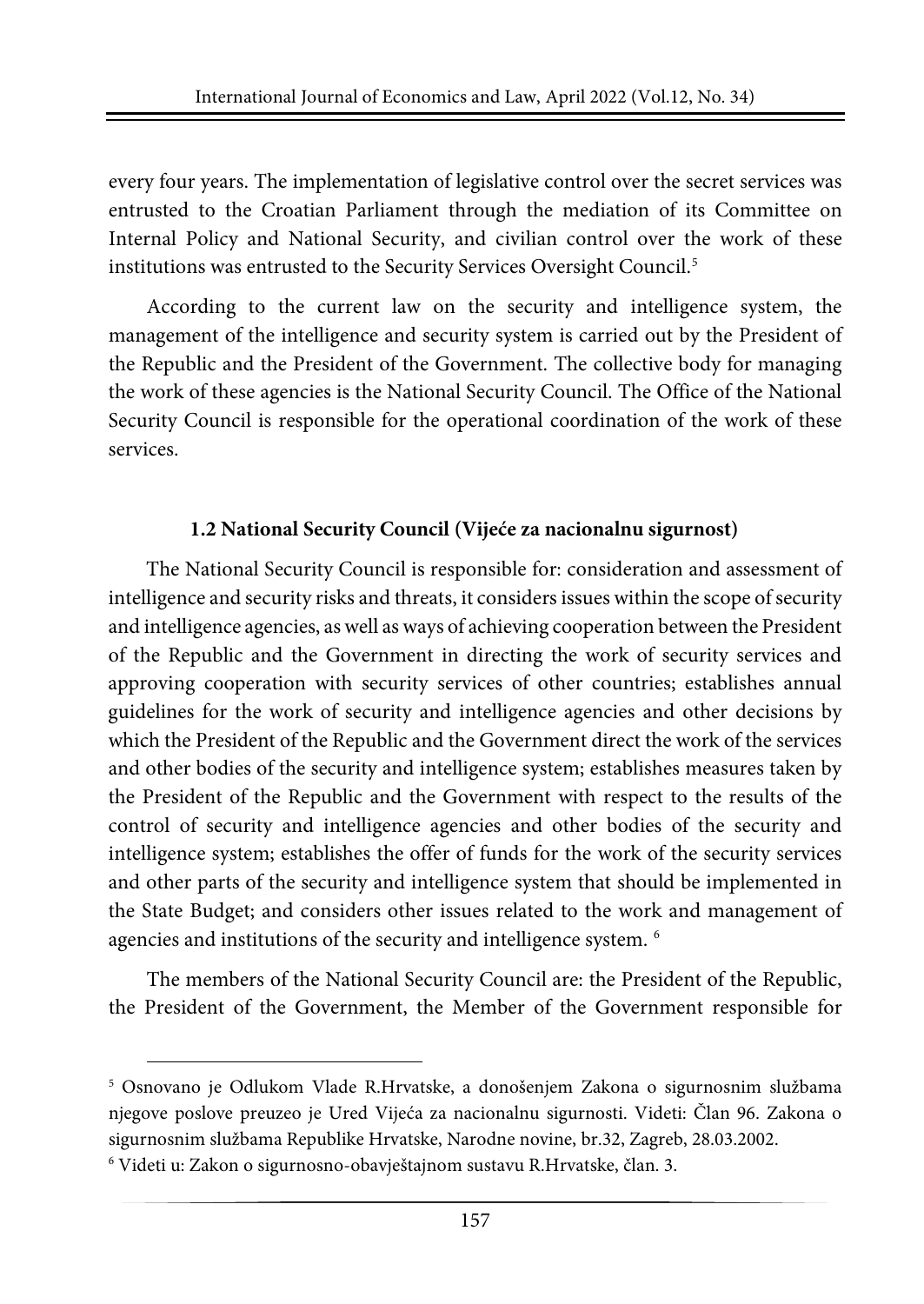National Security, the Minister of Defense, the Minister of Internal Affairs, the Minister of Foreign Affairs, the Minister of Justice, the Adviser to the President of the Republic responsible for National Security, the Chief of the General Staff of the Armed Forces of the Republic of Croatia, the Directors of the SOA and the VSOA and the head of the UVNS. In addition to the permanent members, the President of theCroatian Parliament participates in the work of the National Security Council. The sessions are chaired by the President of the Republic, and decisions are signed jointly by the President of the Republic and the President of the Government. In case of war and imminent threat of war, the Chairman of the parliamentary committee responsible for national security, as well as the Ministers of Economy and Finance also participates in the work of this body.

The Office of the National Security Council (NSC) has a dual role in accordance with the law on the Security and Intelligence System. In addition to the professional and administrative work, they perform for the National Security Council and the Security Services Coordinating Council, they have the task of consolidating the submitted reports and information from security and intelligence agencies, compiling periodic reports on areas of security and intelligence activities, as well as analyzing and evaluating security information relevant to the national security of the Republic Croatia, necessary for the exercise of the constitutional and legal powers of the President of the Republic and the Government.[7](#page-5-0)

At the request of the President of the Republic and the Government, the Office cooperates with security and intelligence agencies in developing strategic assessments and assessments of security phenomena relevant to the national security of the Republic of Croatia. The Office is responsible for the implementation of measures related to the application of measures and the adoption of information security standards by State bodies of the Republic of Croatia, as well as for the coordination of measures for the application of measures and standards of information security in the exchange of classification data between the Republic of Croatia and foreign countries and organizations. [8](#page-5-1)

<span id="page-5-0"></span><sup>7</sup> Mladen Bajagić, Špijunaža u XXI veku, Savremeni obaveštajno-bezbednosni sistemi, MARSO, Beograd 2010.godine, str.426.

<span id="page-5-1"></span><sup>8</sup> Zakon o sigurnosno-obaveštajno sustavu Republike Hrvatske, Narodne novine, broj 73/2006, član 6 i 7.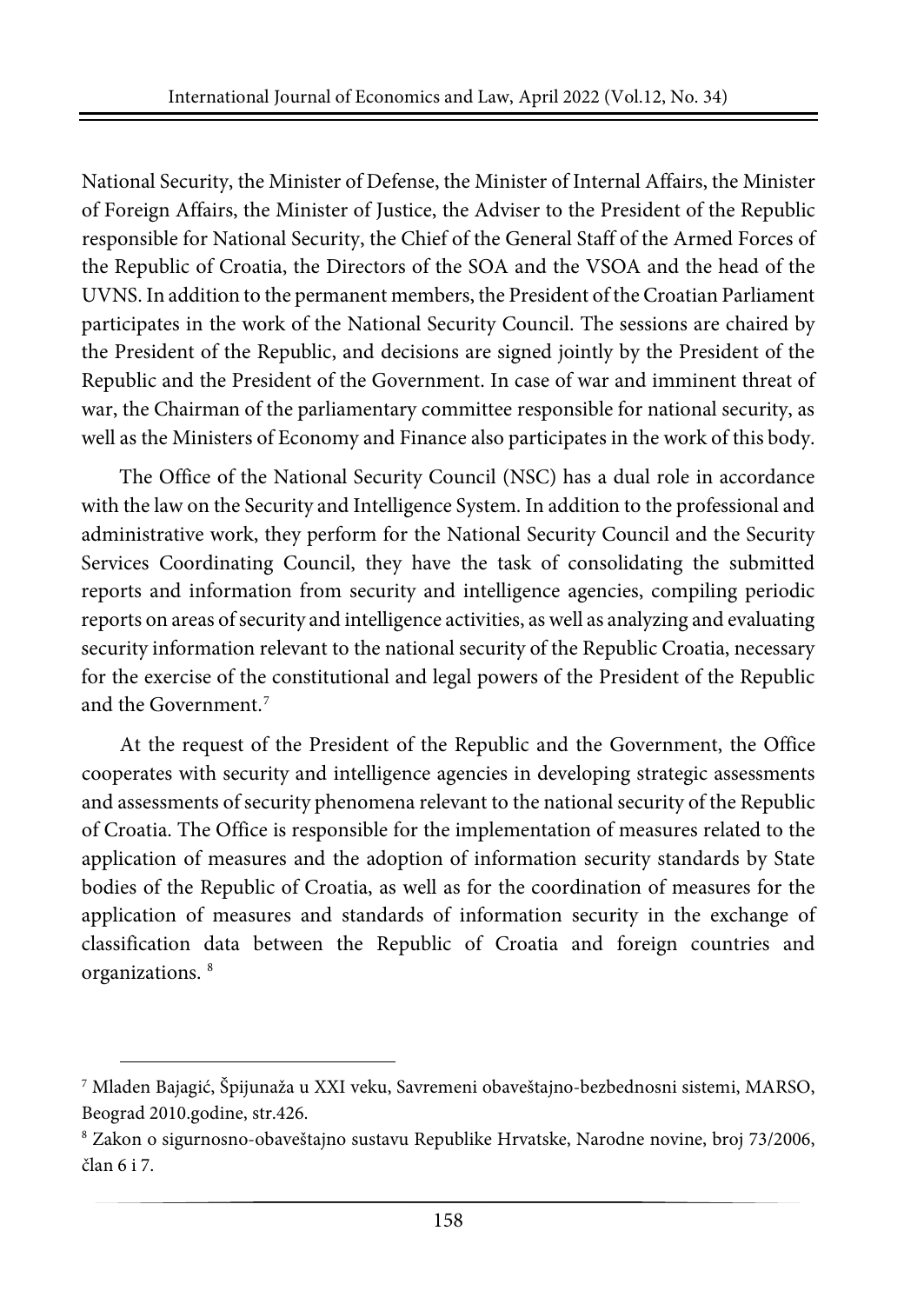

Figure 1. Scheme of supervision and control of the SIS of the Republic of Croatia<sup>[9](#page-6-0)</sup>

# **1.1.Council for the Coordination of Security and Intelligence Services (***Savjet za koordinaciju sigurnosno-obavještajnih agencija***)**

Council for the Coordination of Security and Intelligence Services is authorized to: make decisions of the President of the Republic and the Government on the management of the work of security and intelligence agencies; put into effect decisions of the National Security Council on how security and intelligence agencies and other security and intelligence agencies work; coordinate the work of security agencies and other security and intelligence agencies; give conclusions and assessments on cooperation with the services of other countries and make proposals to the National Security Council on National security issues; and the adoption of other measures aimed at improving the efficiency of the work of the security and intelligence agencies.[10](#page-6-1) Civil control over the application of special measures is carried out by the Council for the Civil Supervision of Security and Intelligence Agencies.

<span id="page-6-1"></span><span id="page-6-0"></span><sup>9</sup> https://www.uvns.hr/hr/o-nama/shema-uvns-u-sigurnosno-obavjestajnom-sustavu-rh.  $10$  Ibid. čl. 5.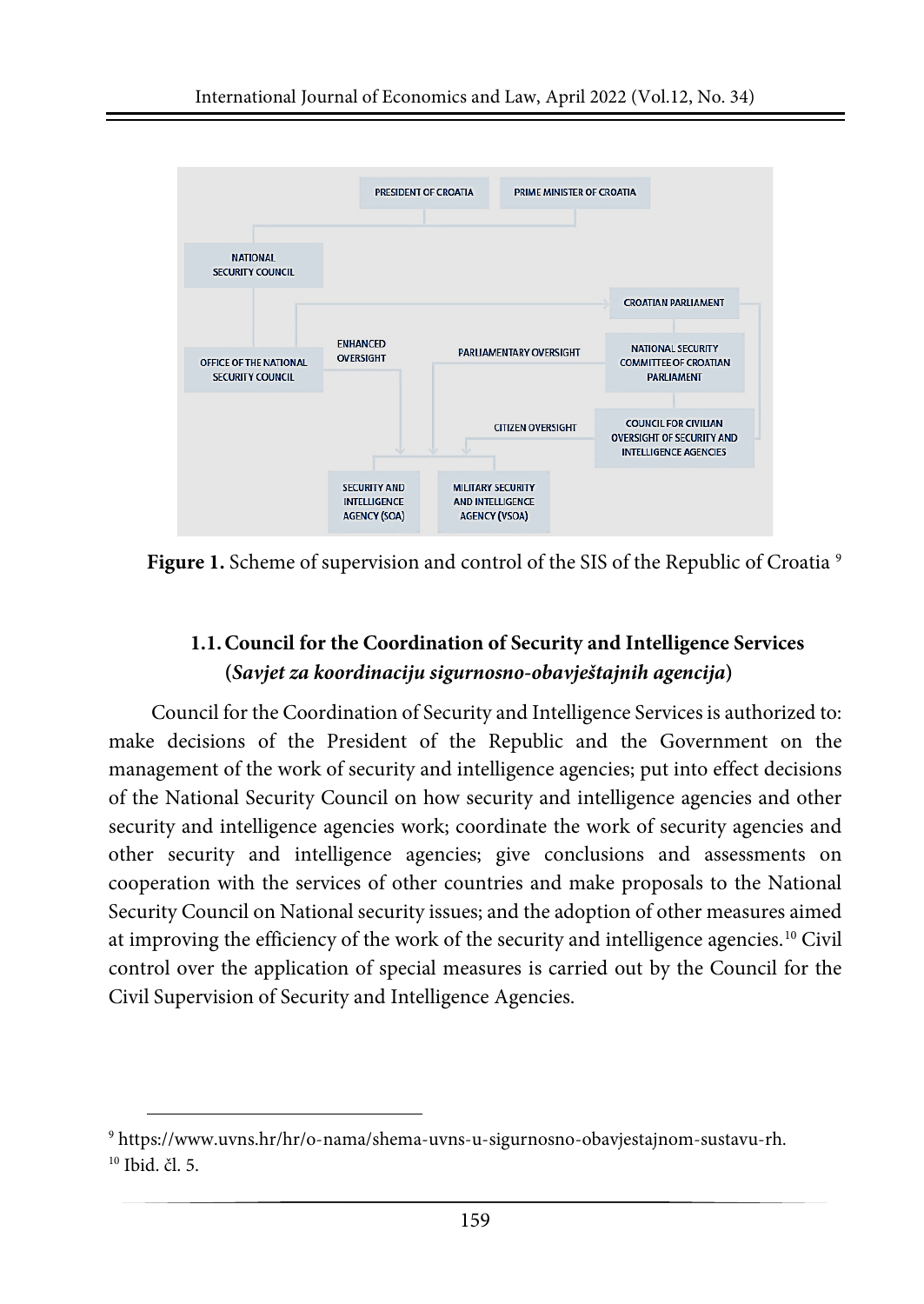

**Figure 2.** Scheme of intelligence and security system of the Republic of Croatia [11](#page-7-0)

### **2. THE CROATIAN INTELLIGENCE AND SECURITY COMMUNITY**

The Croatian Intelligence and Security consists of: the Security Intelligence Agency (SOA), the Military Security and Intelligence Agency (VSOA), the Operational and Technical Center for Communications Supervision (OTC), the Institute for Information Systems Security.

# *2.1.***Security and Intelligence Agency -SOA** *(Sigurnosno obaveštajna agencija)*

Croatian Security and Intelligence Agency (SOA) was formed during the longterm reform of the public sector and its roots go back to The State Security Service- SDB of Croatia. The security services of the Republic of Croatia played a significant role during the violent disintegration of Yugoslavia, and during the war of independence (1991-1995). Their role was especially important in the formation of paramilitary units, illegal procurement and smuggling of weapons, etc.

After several rounds of reforms, the SOA was finally established by merging the Counterintelligence Agency (POA) and the Intelligence Agency (OA) in 2006.

<span id="page-7-0"></span><sup>11</sup> https://www.soa.hr/hr/o-nama/sigurnosno-obavjestajni-sustav-rh/,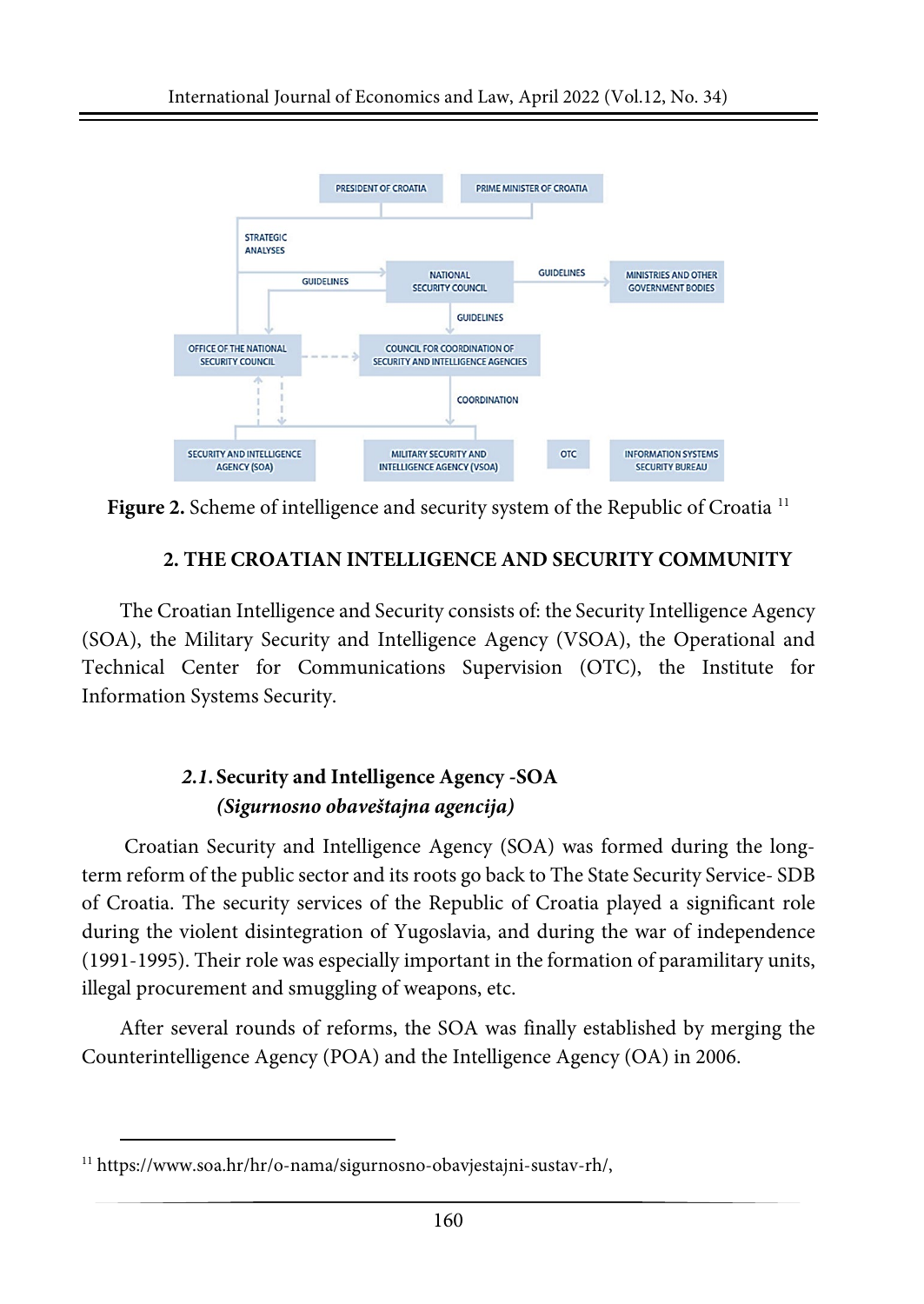The scope of work of the Security Intelligence Agency is regulated by the Defense Strategy and the National Security Strategy, as well as other laws.

It is authorized to collect intelligence in the country and abroad, as well as to deal with counter-intelligence and security affairs. The mission of SOA is to detect, investigate and threaten security threats and challenges, by collecting and analyzing information relevant to national security, thus providing reliable information support to state leadership and other state bodies in decision-making and action to protect Croatian national security, interests and well-being of its citizens. [12](#page-8-0)

Its main priorities are the fight against terrorism and violent extremism, counterintelligence, the fight against organized crime and corruption, cyber security, protection of confidential data, security checks and intelligence gathering abroad.

The Agency is managed by a director who is appointed and dismissed by the President of the Republic of Croatia and the Prime Minister of the Republic of Croatia. The agency consists of a headquarters and ten regional centers. At the very center, there are units for: analytics; operative; technique; internal control; and human resources, legal and material-financial affairs. In addition to regional centers in the country, there are also organizational units abroad. [13](#page-8-1)

According to media reports, it is estimated that it has between 900 and 1,000 employees, and the SOA budget for 2020 was around 55 million euros. The headquarters of the service is in Zagreb.<sup>[14](#page-8-2)</sup>

According to its status, the Agency is an autonomous intelligence and security system, a central service that protects the constitutional order, national interests and the general security of citizens and state bodies. [15](#page-8-3)

This primarily refers to the following activities: terrorism and other forms of organized violence;

<span id="page-8-0"></span><sup>&</sup>lt;sup>12</sup> Videti šire u Dragan Lozančić "Uvidi i pouke naučene iz reformi obaveštajnih službi u Hrvatskoj":2020, https://dcaf.ch/sites/default/files/publications/documents/

<span id="page-8-1"></span><sup>13</sup> https://www.soa.hr/hr/o-nama/ustroj/.

<span id="page-8-2"></span><sup>14</sup>https://www.dcaf.ch/sites/default/files/publications/documents/ECA\_Paper\_Intelligence\_Ref orm\_SRB\_Latin.pdf

<span id="page-8-3"></span><sup>&</sup>lt;sup>15</sup> Mladen Bajagić, Špijunaža u XXI veku, Savremeni obaveštajno-bezbednosni sistemi, Marso, Beograd 2010. godine, str 429.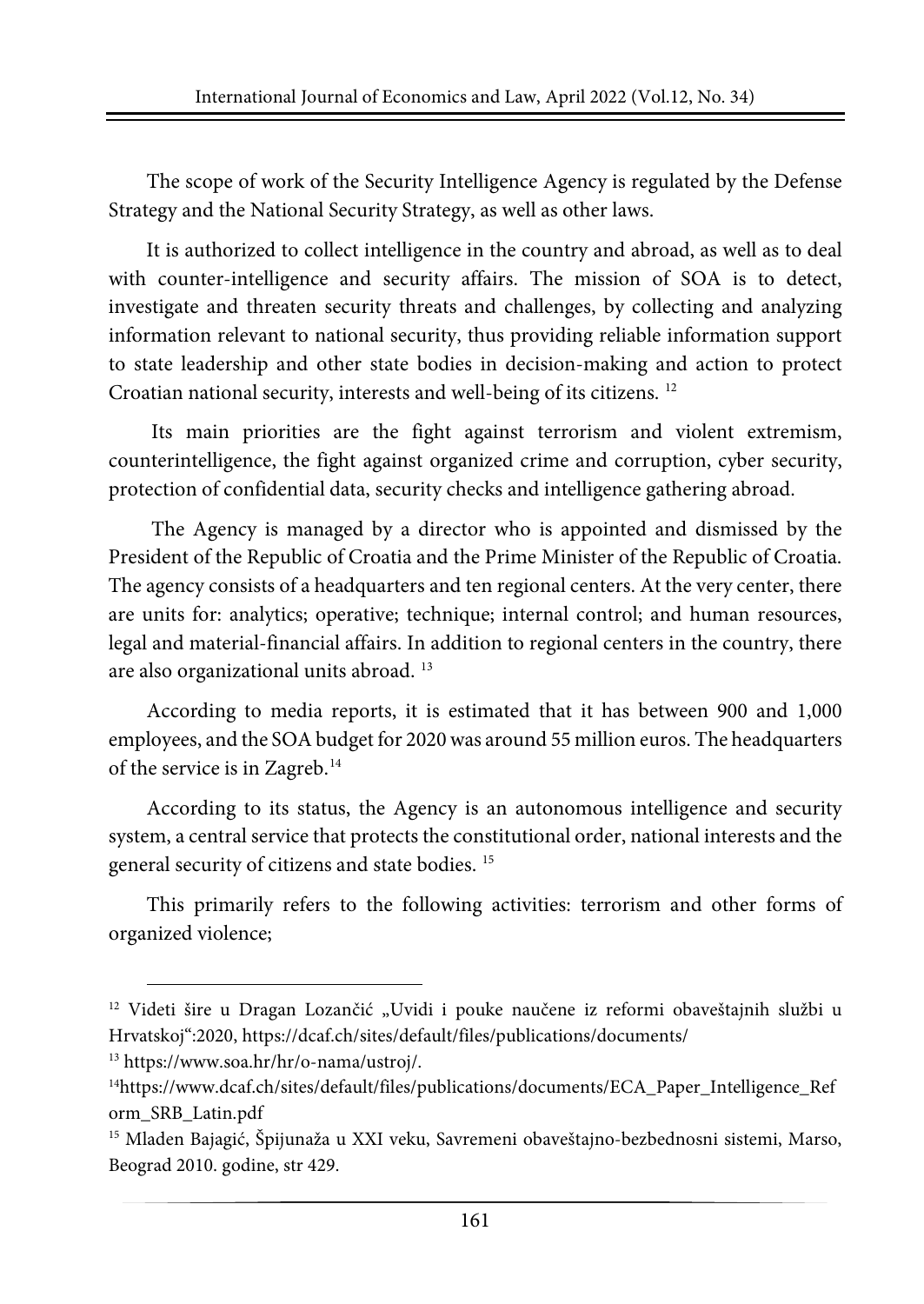intelligence activity of foreign intelligence services, organizations and individuals; organizing and operating extremist organizations and individuals; endangering the security of the highest state officials and protected facilities; organized and economic crime; unauthorized entry into the protected information and communication systems of state bodies; disclosure of protected data from state bodies of importance for national security and national interests; other activities aimed at endangering national security. To this end, the SOA organizes, collects, analyzes, processes and evaluates data of a political, economic, scientific-technological and security nature, relating to foreign states, organizations, political and economic alliances and individuals, especially data revealing intentions, opportunities, covert plans and activities aimed at endangering the national security of the Republic of Croatia.



**Figure 3**. Display of the organization of SOA.[16](#page-9-0)

It also performs security checks and counter-intelligence protection of persons, facilities, institutions.

SOA is authorized to collect intelligence in several ways: in direct communication with citizens, seeking access to official data, using secret measures and procedures, using public sources and international exchange. The special measures it uses are mainly related to secret surveillance, recording of all types of communication, location, interior of buildings and others. Permission to apply such methods, the head of the agency requires written approval from the Supreme Court of Croatia. For its work, the SOA is

<span id="page-9-0"></span><sup>16</sup> https://www.soa.hr/hr/o-nama/ustroj/.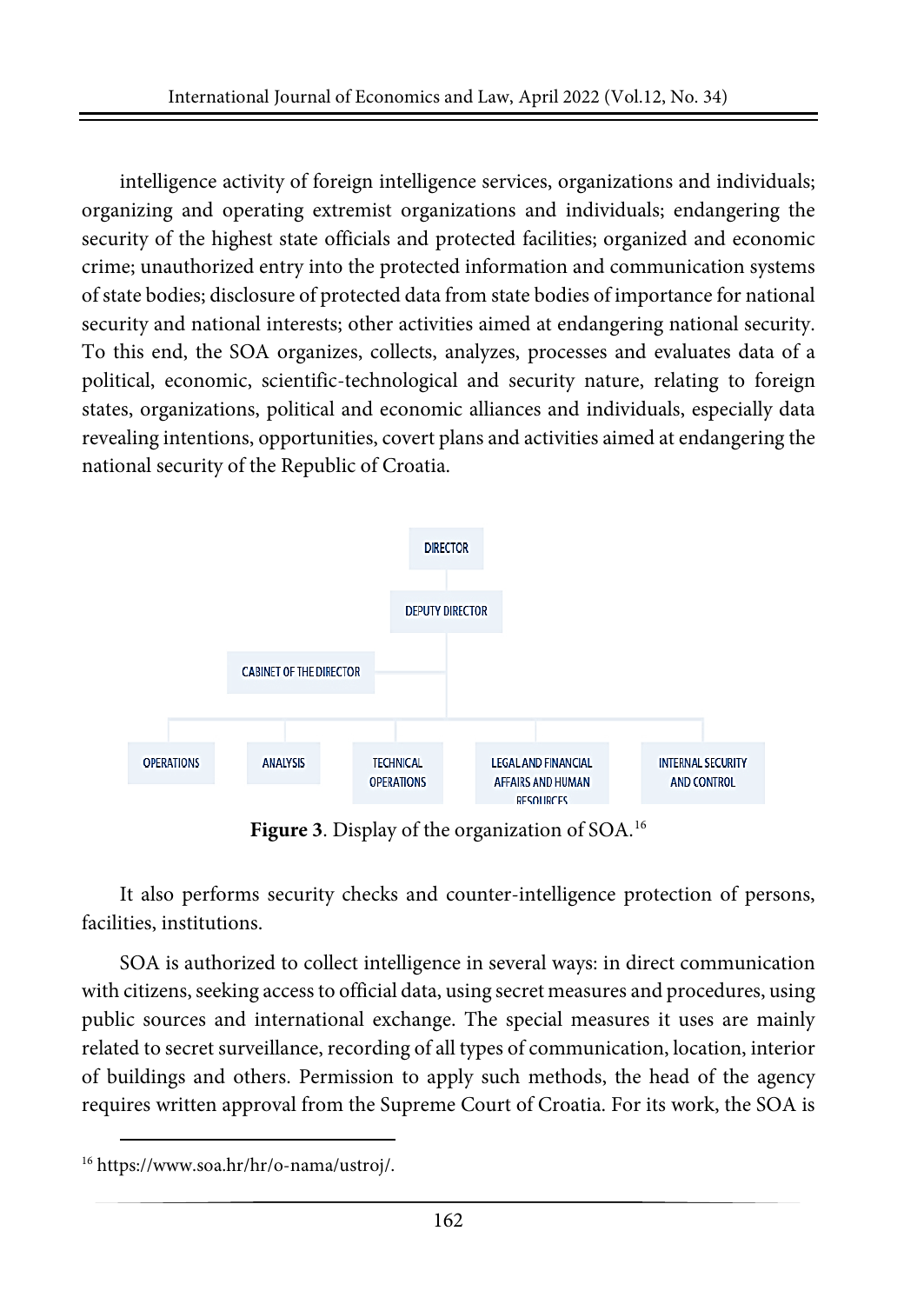accountable to the Croatian Parliament, the President of the Republic, the Government, the Office of the National Security Council and the Council for Civil Oversight of Security and Intelligence Agencies.<sup>[17](#page-10-0)</sup>

# *2.2.***Military Security and Intelligence Agency -VSOA** *( Vojna sigurnosno-obavještajna agencija)*

Military Security and Intelligence Agency (VSOA) - is a Croatian military security and intelligence service established in 2006 with the adoption of the Law on the Security and Intelligence System of the Republic of Croatia. VSOA is a unit of the Ministry of Defense intended to provide planned and practical support to the Ministry of Defense and the Armed Forces in performing duties in the field of protection of sustainability, sovereignty, independence and territorial integrity of the Republic of Croatia.

It is the successor to the Military Security Agency (VSA). VSOA is a military departmental intelligence and security institution, in charge of providing professional assistance to the Ministry of Defense and the Armed Forces in the protection of the sovereignty, independence and territorial integrity of the Republic of Croatia. As a specialized intelligence and security agency, VSOA collects, analyzes, processes and evaluates all information on the armed forces and defense systems of foreign countries, all external pressures that may affect the defense and security of Croatia, as well as other activities abroad against the defense capabilities of the Republic of Croatia. Also, VSOA researches and collects data on possibilities, intentions and plans of certain organizations, groups and persons on the territory of Croatia, whose goal is to endanger the defense power of the state, organizes and takes measures to detect, monitor and counteract these activities that endanger the constitutional defense capability and security as a whole.

In the implementation of counter-intelligence protection, the VSOA performs security checks of members of the Ministry of Defense and the Armed Forces and persons employed or to be employed in the Ministry of Defense and the Armed Forces, in charge of making security assessments and applying certain measures of eavesdropping protection. "VSOA counter-intelligence protects and takes care of the security of members, facilities and premises of the Ministry of Defense and the Armed

<span id="page-10-0"></span><sup>&</sup>lt;sup>17</sup> Bosanac G., (2014); Unaprjeđenje transparentnosti sigurnosno-obavještajnog sustava u RH, analiza javne politike Centar za mirovne studije,str.67-68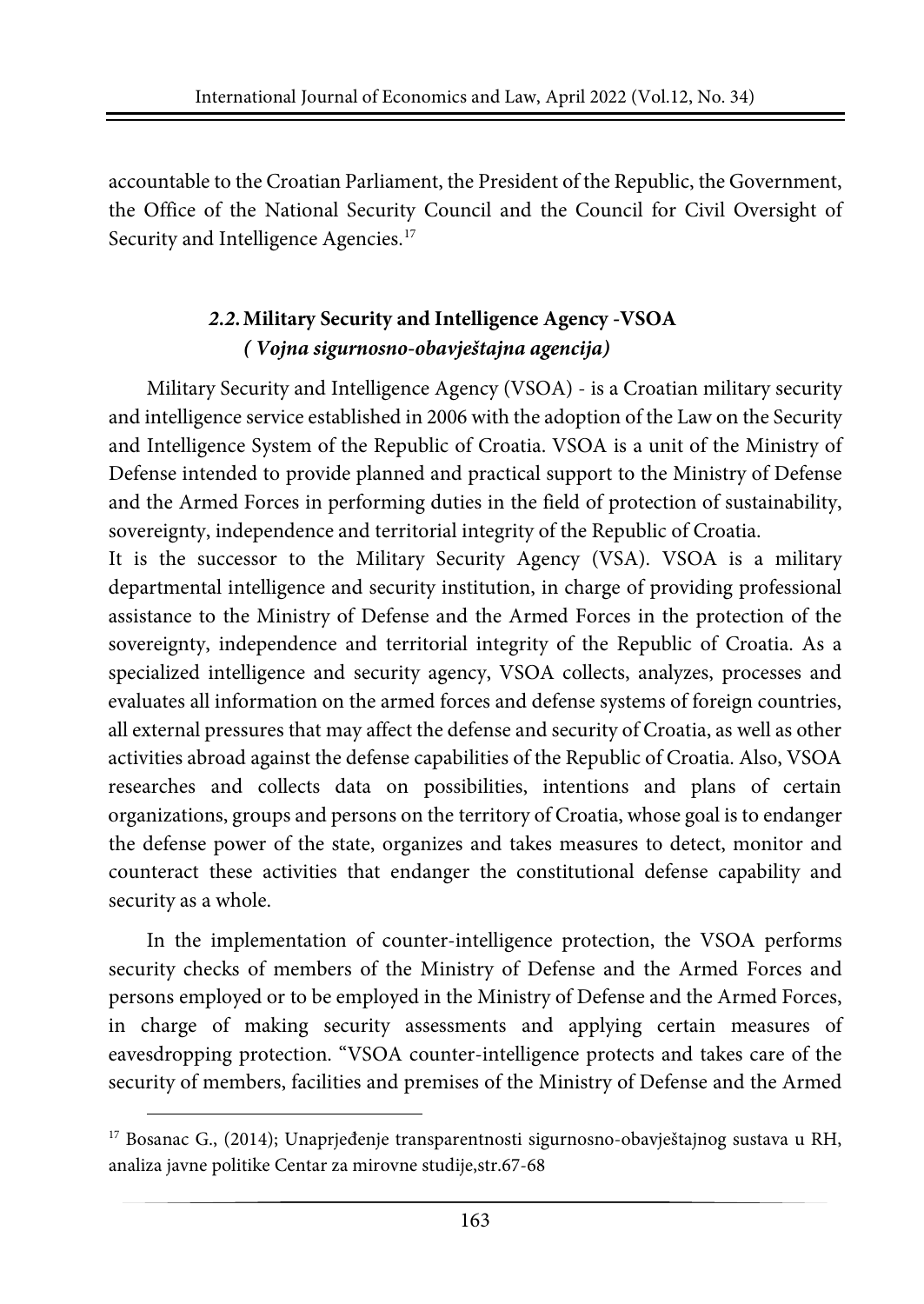Forces, and counter-intelligence provides military production potentials (weapons and military equipment) for the needs of the armed forces."

Also, the counter-intelligence service protects employees and facilities of the Ministry of Defense and the Armed Forces Abroad, through cooperation with the relevant organizational units of the Ministry of Foreign Affairs in charge of security. [18](#page-11-0)

# **2.3. The Information Systems Security Bureau -ZSIS (***Zavod za sigurnost informacijskih sustava)*

This body is in charge of performing technical work in the field of information security of all state bodies of the Republic of Croatia, that is to say, to issue accreditations for information systems and networks of state bodies, manage crypto currencies exchanged between state bodies of the Republic of Croatia and other countries and coordinate work on prevention and solving problemsrelated to the security of computer networks in state bodies. In addition, this body researches, develops and tests technologies intended for the protection of classified secret information and issues certificates for their use. The Institute for Security of Information Systems is headed by a head appointed by the Government on the proposal of the Council for the Coordination of Security and Intelligence Agencies. The said person has a legal obligation to report on his work to the President of the Office of the National Security Council. [19](#page-11-1)

# *2.4.***The Operational-Technical Centre for Telecommunications surveillance- OTC** *(Operativno-tehnički centar za nadzor komunikacija)*

The Operational-Technical Centre for Telecommunications Surveillance (OTC) is a body in charge of implementing measures of covert surveillance of telecommunications and their flow, and achieving operational and technical coordination between legal and natural persons using public telecommunications

<span id="page-11-0"></span><sup>18</sup> https://www.soa.hr/en/about-us/security-intelligence-system-of-the-republic-of-croatia/

<span id="page-11-1"></span><sup>19</sup> Šire videti u: Zakon o sigurnosno-obavještajnom sustavu R.Hrvatske, član 13. i član 14.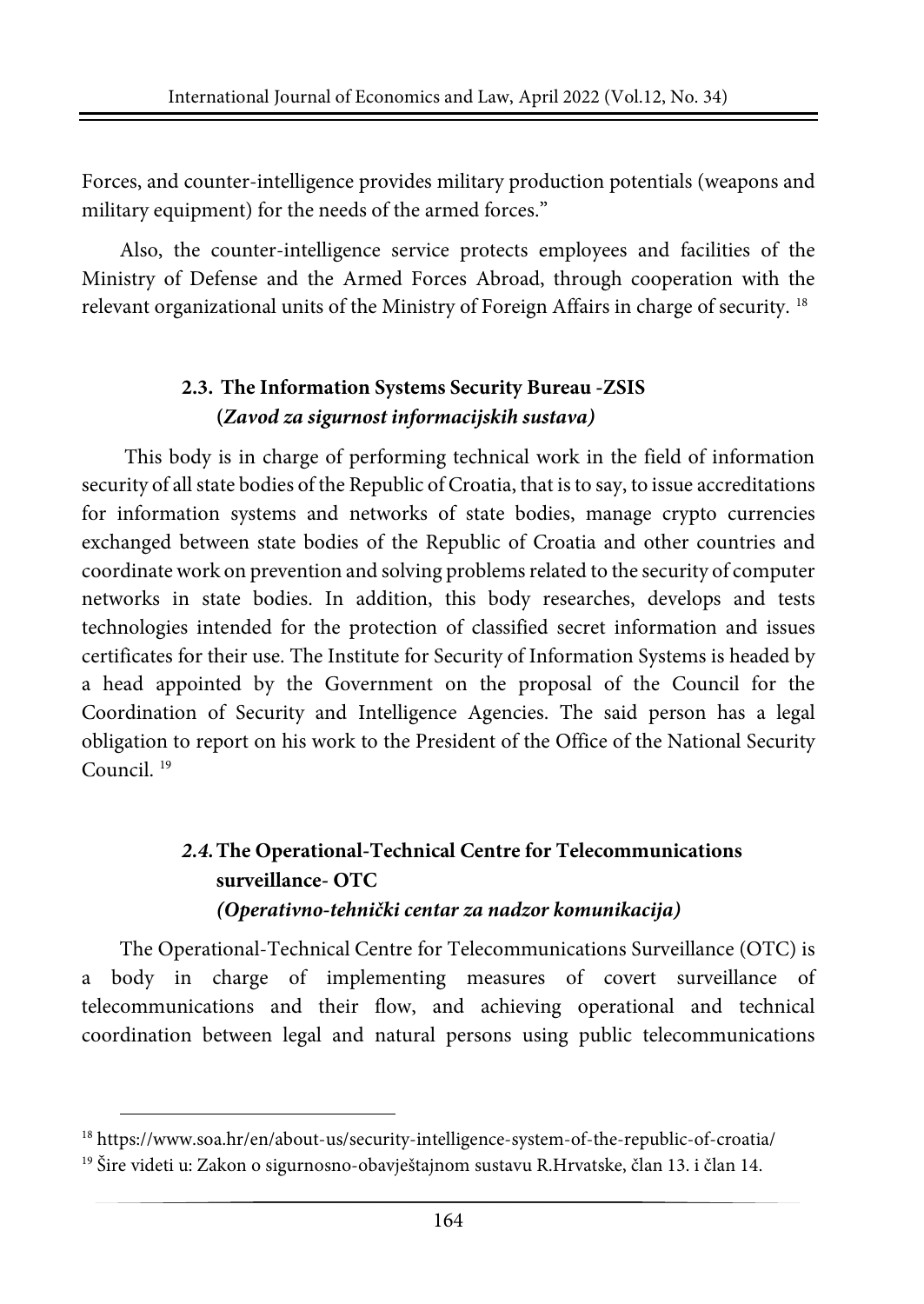networks and providing services in this field in Croatia authorized to apply secret surveillance measures. [20](#page-12-0)

The OTC also develops modern technical systems which, if necessary and in accordance with the law, are used for the needs of intelligence and security agencies and other state bodies authorized to apply secret surveillance. OTC secret surveillance is achieved by installing appropriate technical equipment and providing software support in the use of telecommunications systems by legally authorized legal entities and individuals. Accordingly, the OTC is authorized to independently and directly use the communication systems of civilian individuals and legal entities, as well as systems belonging to the Ministry of Defense and the Armed Forces.

By collecting, analyzing, processing and evaluating data on threats to the national security of the Republic of Croatia, including terrorism, SOA and VSOA play a very important role in preventing and combating threatening phenomena. SOA and VSOA cooperate with foreign security services through joint education, exchange of data, equipment and cooperation in the implementation of tasks within their scope of work.

In addition to OTC, information and technical protection activities are performed by SOA and VSOA in cooperation with other bodies authorized to apply secret telecommunications surveillance measures, and with the prior consent of the Security Intelligence Agency Coordination Council adopt rules related to technical requirements, that is to say, development of appropriate technical equipment, software, technical devices and other issues related to the application of this measure in accordance with the Criminal Procedure Code of the Republic of Croatia.

### **CONCLUSION:**

After the collapse of the USSR, the countries of Southeast Europe were in a much more difficult position than other countries of the former Soviet camp. Namely, in addition to the current processes of globalization and transition, which in themselves were difficult and demanding, they were also burdened by conflicts on the territory of the former SFRY. However, despite all the difficulties, this region managed not to remain a "black hole" of European security. But although the likelihood of any interstate

<span id="page-12-0"></span><sup>&</sup>lt;sup>20</sup> Zakon o sigurnosno-obavještajnom sustavu Republike Hrvatske čl 6.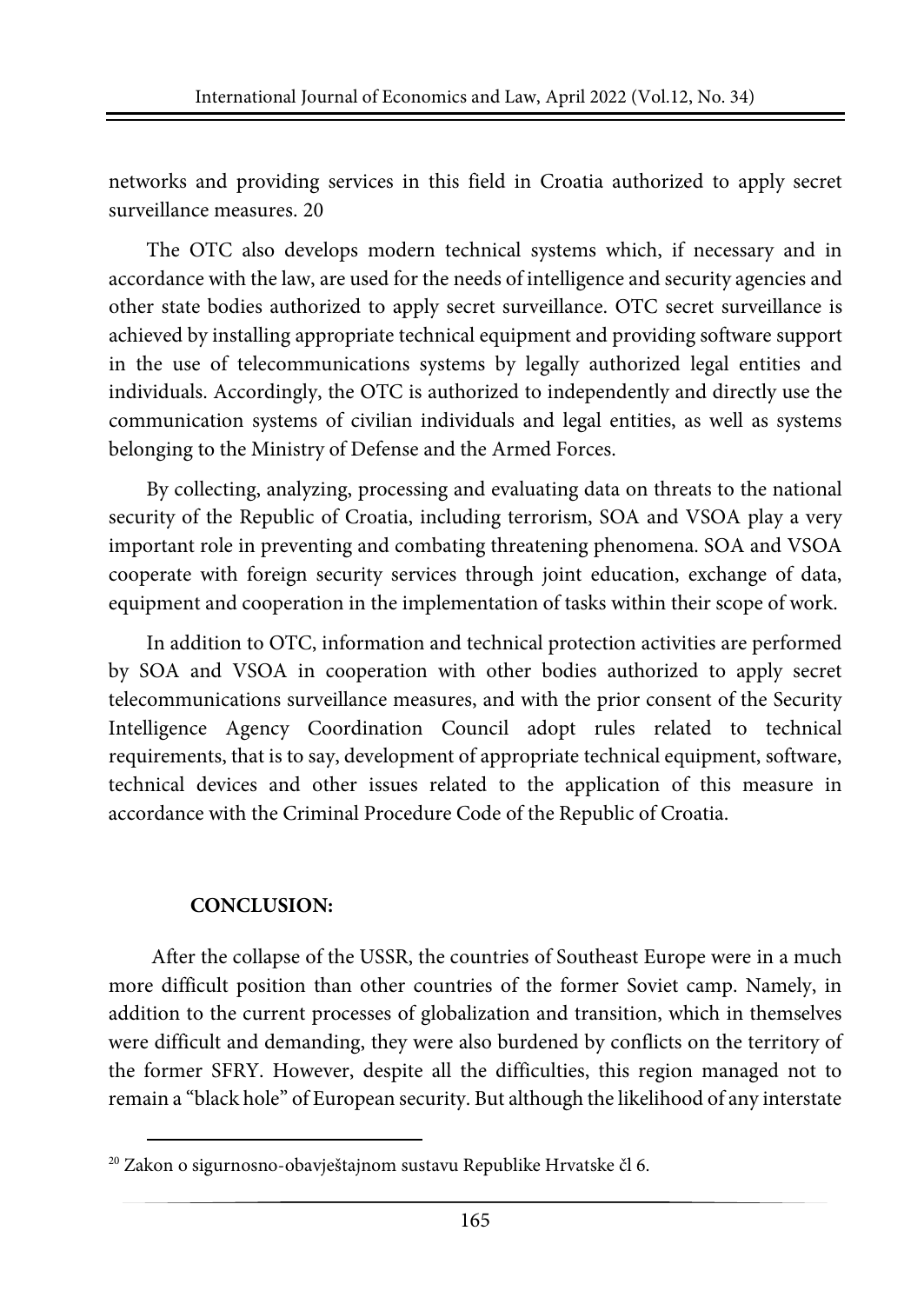conflict at the local or regional level has been almost eliminated, it remains argued that not all challenges that could threaten peace in the region have been overcome. This is mostly about the tensions in Bosnia and Herzegovina and the frozen conflict on the socalled Kosovo. However, all this should be viewed through the prism of the current conflict in Ukraine.

Serious reforms of the security sector, including the secret services in the Republic of Croatia, were undertaken after the death of Franjo Tudjman and the victory of the opposition coalition in the 2000 parliamentary elections. At that time, the initial and necessary preconditions were created for the beginning of democratic consolidation, but also the reforms of the security sector, including the reform of the secret services.

The second decade of Croatian independence was marked by numerous challenges, the most significant of which was the peaceful transfer of political power through elections, from the first post-communist government to another political force in the country. This challenge was successfully overcome by the Republic of Croatia, and the next changes of government did not slow down or stop the started reform, but on the contrary accelerated it, which significantly helped the process of democratic consolidation.

The adjustment of the security sector to political changes and democratic standards was accompanied by the determination and definition of the national interests of the Republic of Croatia, the National Security Strategy, as well as the manner of managing the security services and the armed forces.

The beginning of the complete reform of the Croatian security and intelligence system was marked by the simultaneous adoption of the National Security Strategy and the Law on Security Services in 2002. With the enactment of the mentioned law, the secret services have been adjusted to modern postulates, especially in the field of introducing standards on the protection of human rights in the field of application of secret data collection methods. Thus, for the first time, the Supreme Court was introduced by law into the procedure of approving measures that temporarily restrict human rights and freedoms guaranteed by the constitution. In addition, democratic control over the work of the security services has been institutionalized. In July 2017, the Croatian Parliament adopted a new National Security Strategy. In the text of the strategy, it is important to note that in the part related to security policy, although it is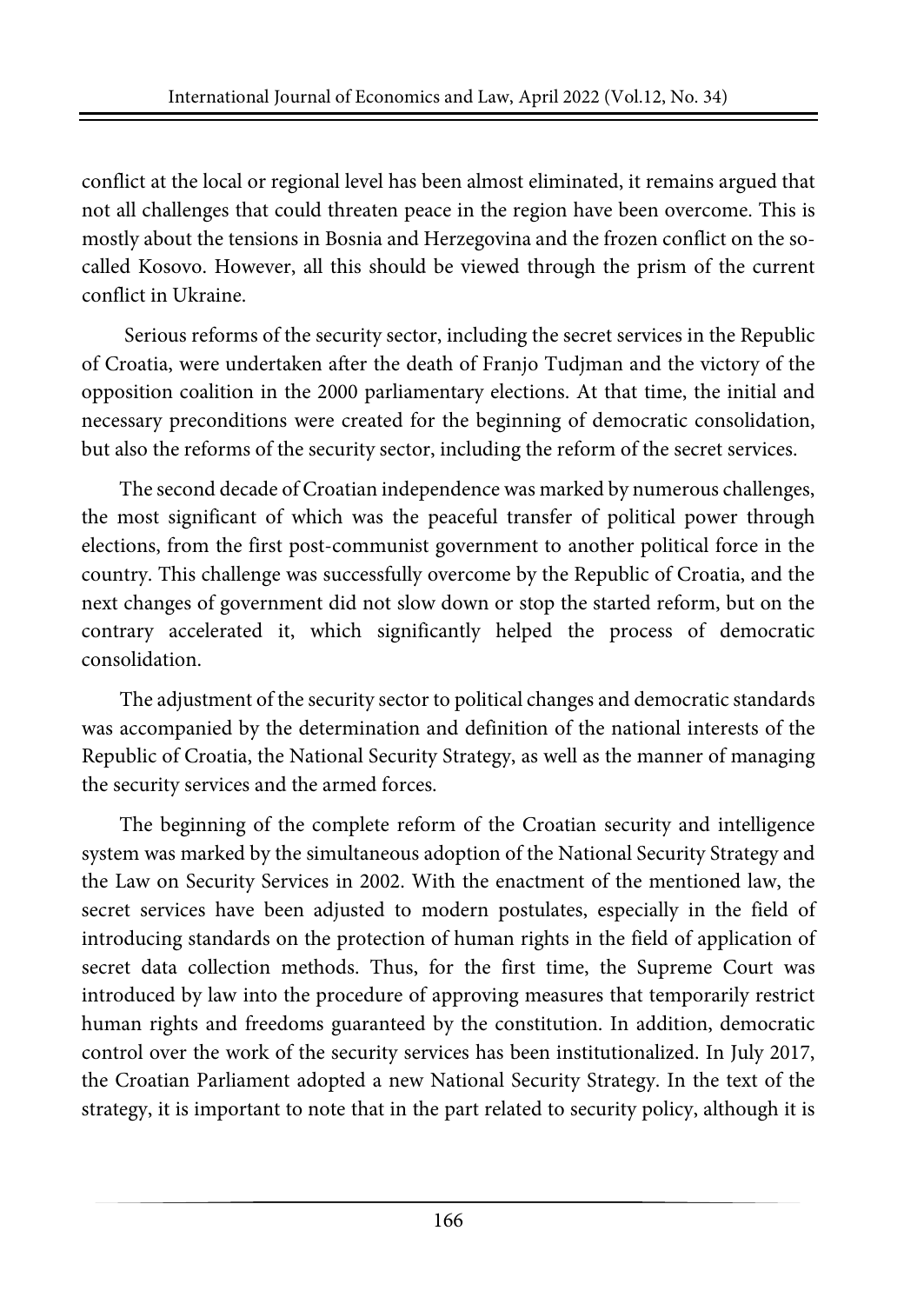not explicitly called so, new trends in defining strategic goals, instruments and mechanisms for their achievement are certainly noticed.

In accordance with the strategic commitment of the Republic of Croatia on approaching and joining the EU and NATO, the legal solutions from 2006, which regulate the security and intelligence system, are harmonized with the standards of EU countries and NATO members

#### **REFERENCES**

- 1. Andreja Savić, Milan Delić, Mladen Bajagić, ,(2002); Bezbednost sveta od tajnosti do javnosti, Institut bezbednosti, Beograd;
- 2. Andrew Cottey, Derek Averre (2002); New Security Challenges in Post Communist Europe, Manchester University Press;
- 3. Bosanac G., (2014); Unaprjeđenje transparentnosti sigurnosno-obavještajnog sustava u RH, analiza javne politike Centar za mirovne studije;
- 4. David Chuter, (2006); Understanding Security Sector Reform, Journal of Security Sector Management, vol 4, University of Cranfield;
- 5. DCAF Intelligence Working Group, (2003); Intelligence Practice and Democratic Oversight - a Practitioner's View, DCAF Occasional Paper no.3, Geneva;
- 6. Dragan Lozančić (2020); "Uvidi i pouke naučene iz reformi obaveštajnih službi u Hrvatskoj" ;
- 7. Grizold A., Tatalović S., Cvrtila V. (1999); Suvremeni sistemi nacionalne sigurnosti, Fakultet političkih znanosti, Zagreb;
- 8. Grupa autora, (1999); Hrvatska vojska 2000: nacionalna sigurnost, vojska i demokracija, Strata istraživanja i SDP, Zagreb;
- 9. Grupa autora, (2001); Hrvatska u 21. stoleću nacionalna sigurnost, Ured za strategiju razvitka R.Hrvatske, Zagreb;
- 10. Hans Born, Marina Caparini, Philipp Fluri, (2000), Security Sector Reform and democracy in Transitional Societies, Geneva Centre for the Democratic Control of Armed Forces;
- 11. Jelena Radoman, (2008); Koncept reforme sektora bezbednosti, Bezbednost Zapadnog Balkana br.11, Centar za civilno-vojne odnose, Beograd;
- 12. Laurie Nathan, (2004); Obstacles to SSR in New Democracies, Journal of Security Sector Management, vol 2, University of Cranfield;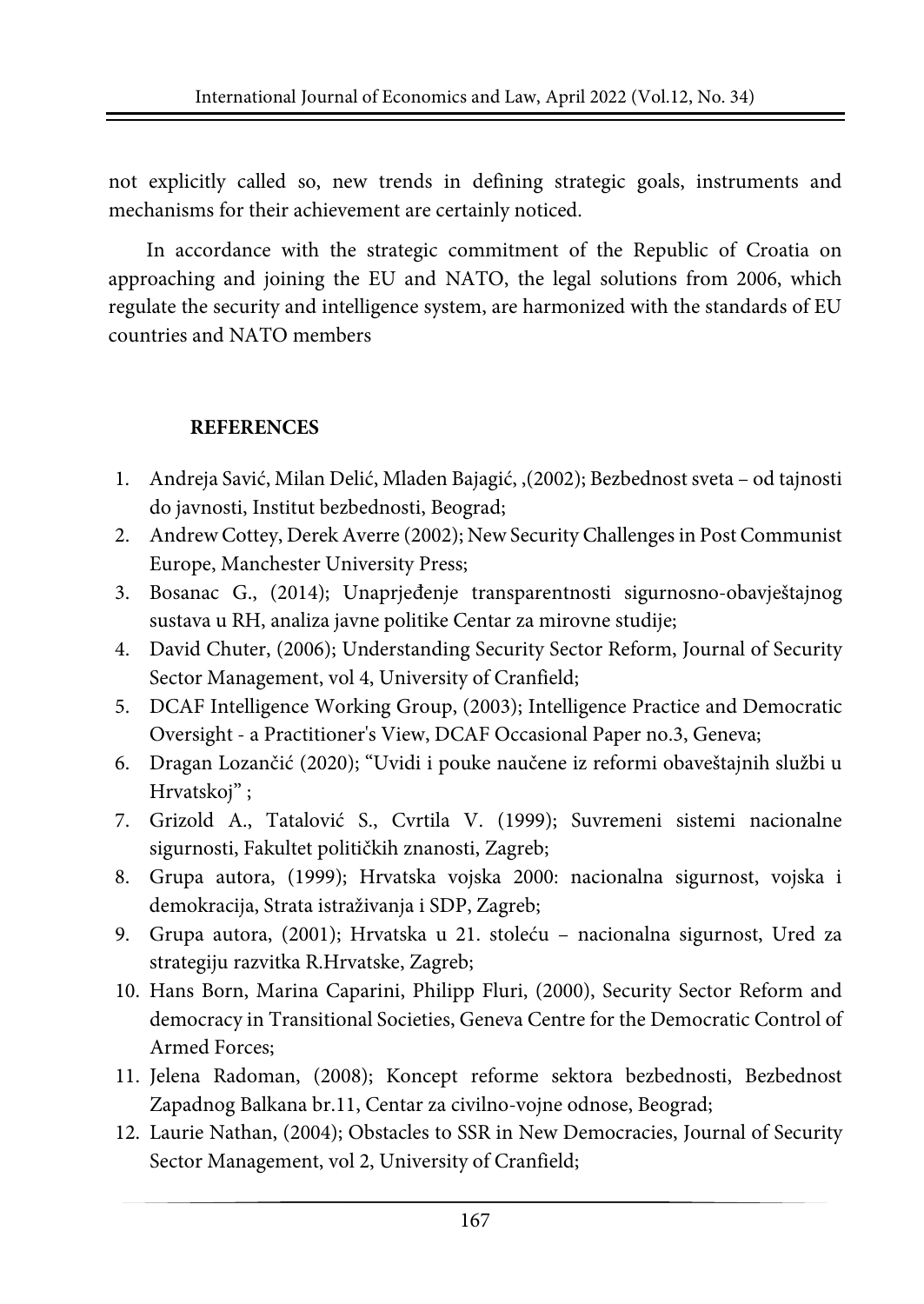- 13. Međunarodne studije, vol:1, br.1, Zagreb, (2001) Ozren Žunec, Darko Domišljanović, Obavještajno-sigurnosne službe Republike Hrvatske, Naklada Jasenski i Turk, Zagreb 2000;
- 14. Milan Milošević, (2001) Sistem državne bezbednosti, Policijska akademija, Beograd,
- 15. Milošević, M., Srećković, Z. (2010) Bezbednosne službe sveta, Vojnoizdavački zavod, Beograd;
- 16. Mirko Bilandžić, (1999); Službe sigurnosti u demokratskom društvu, Politička misao, br.36, Zagreb;
- 17. Mladen Bajagić (2009), Inostrana iskustva u razvoju teorijskog i organizacionog koncepta kontraobaveštajne aktivnosti, Bezbednost-časopis MUP-a R.Srbije, br.1- 2, Beograd;
- 18. Mladen Bajagić, (2008), Špijunaža u 21.veku savremeni obaveštajno-bezbednosni sistemi, Book&Marso, Beograd;
- 19. Mladen Lišanin, (jul-septembar 2010) Reforma sektora bezbednosti u postautoritarnom okruženju, Bezbednost Zapadnog Balkana br.18;
- 20. Predrag Petrović, (2006), Promene u bezbednosno-obaveštajnom sistemu Hrvatske, Bezbednost Zapadnog Balkana br.1, Centar za civilno-vojne odnose, Beograd;
- 21. Sabrina Ramet, Davorka Matić (2006), Demokratska tranzicija u Hrvatskojtransformacija vrijednosti, obrazovanje, mediji, Alinea, Zagreb;
- 22. Siniša Tatalović, (1999), Europska sigurnost i nacionalni interesi R.Hrvatske, Informator br.4758-4759, Zagreb;
- 23. Steven Levitsky, Lucan A.Way, (2002), The rise of competitive authoritarianism, Journal of Democracy, vol 3;
- 24. Timothy Edmunds, (2007), Security sector reform in transforming societies: Croatia, Republic of Serbia and Montenegro, Manchester University Press;
- 25. Vlatko Cvrtila, (1995); Nacionalni interesi i nacionalna sigurnost, Politička misao, vol:32, br.2, Zagreb;

#### **Legal texts:**

- 1. Nacionalna strategija kibernetičke sigurnosti 2015.
- 2. Nacionalna strategija za prevenciju i suzbijanje terorizma 2015.
- 3. Strategija nacionalne sigurnosti Republike Hrvatske 2002.god.